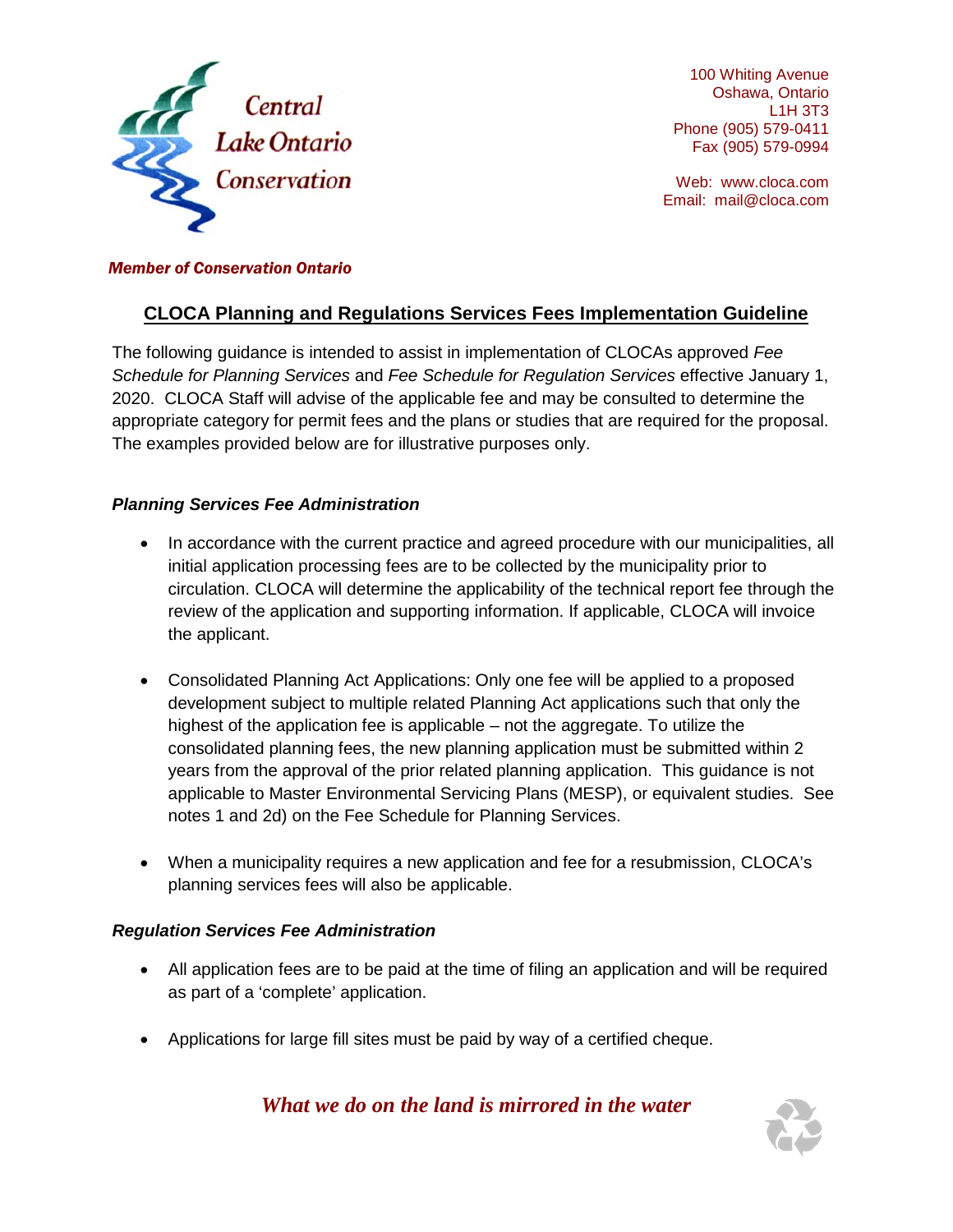• Application fees, with the exception of the Minor Permit A and Minor Permit B categories include one CLOCA staff site visit. Subsequent site visits or meetings for project compliance monitoring may be assessed a supplementary fee of \$285. CLOCA staff will advise of this requirement prior to undertaking the billable work.

# *Technical Review Fees for Planning and Regulation Services*

- Only technical reports that relate to CLOCAs mandate and review responsibilities are subject to the technical review fees. For example noise reports or archaeological reports are not subject to the technical review fee. Reports subject to a technical review fee may include, but are not limited to:
	- Environmental impact study
	- Stormwater management study
	- Functional servicing plan
	- Floodline delineation study/hydraulics
	- Geotechnical/slope stability study
	- Hydrogeological assessment
	- Watercourse erosion analysis
	- Channel crossings assessment
	- Stream corridor protection study
	- Coastal engineering study
- Each applicable technical report triggers a \$3,125 technical review fee with the exception of technical reports that are closely integrated to address similar technical issues (e.g. geotechnical and hydrogeological assessment to address a slope stability issue or an EIS and Arborists report to address natural heritage protection). The applicability of the technical review fee for scoped or minor reports will be considered on a case by case basis. Factors such as the need for a site visit to confirm study results, the scale of development, environmental sensitivity, existing background information and the need for on-site water quantity/quality management will be considered to determine if the technical review is applicable to scoped reports.
- Technical review fees are not required for subsequent submissions of updated reports, unless the reports reflect a major resubmission/major revision.
- In the case of a major resubmission or major revision, and technical review fees are not provided, CLOCA staff will complete an invoice with a cover letter to the applicant, advising that additional technical review fees are due.

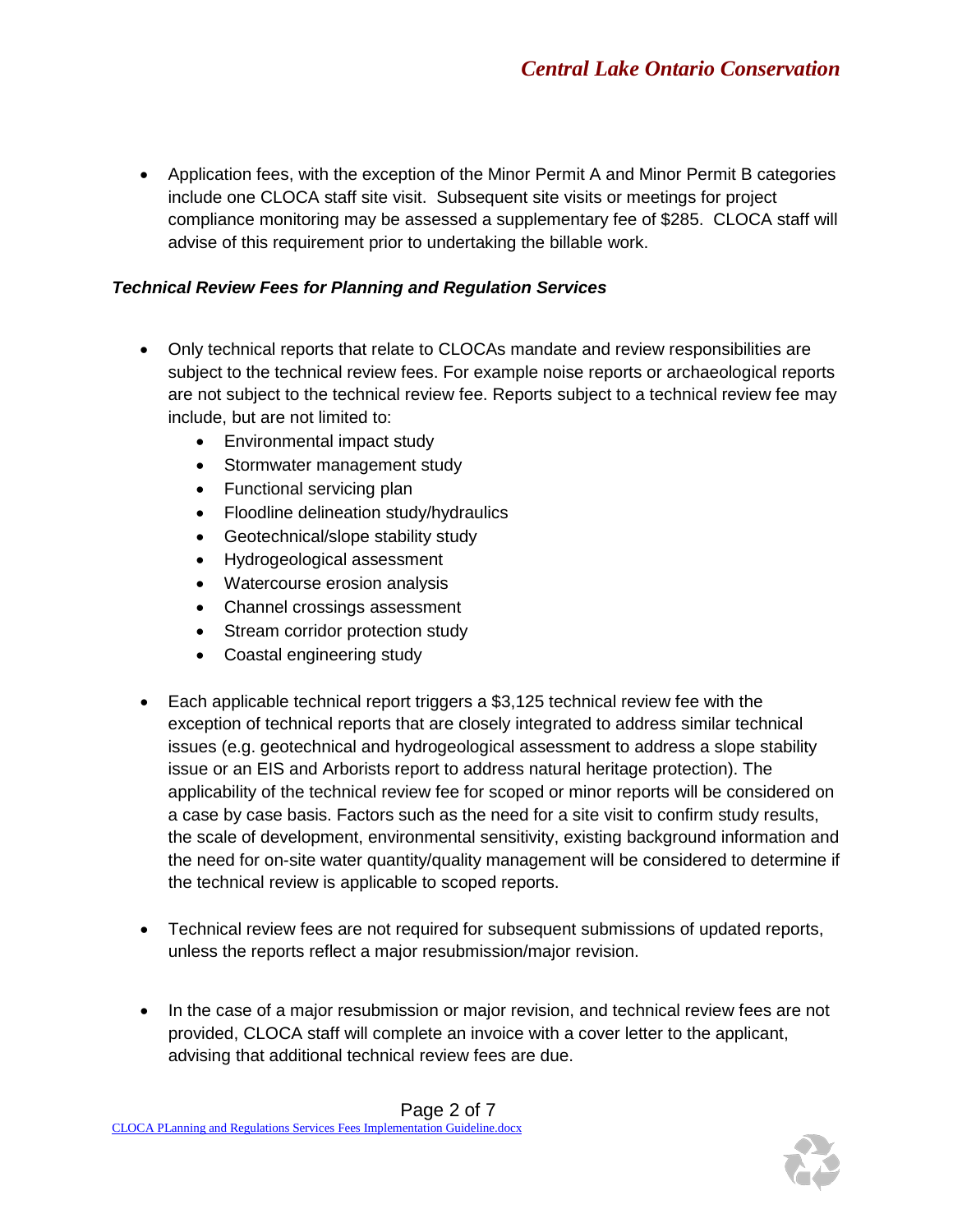• In instances where the same technical information is provided in order to support a Permit Application to implement a development approved (and reviewed by CLOCA) under the Planning Act, the per technical report fee will not be applicable for permit applications where identical information has already been reviewed by CLOCA as part of Planning Act review. For example, a Stormwater Management Design Brief reviewed for a Site Plan application re-submitted, without amendment, in support of a CLOCA permit application would not be assessed the per technical report fee.

# *Plans of Subdivision*

- The Plans of Subdivision fee category references two per/ha fees (\$1,940 or \$3,700). The per/ha fee represents the fee associated with the technical review of the functional and detailed design in support of the application. The applicable fee is determined as follows: \$1,940/ha fee is applicable to a plan of subdivision that is located within an area that was subject to a comprehensive Master Environmental Servicing Plan(MESP) or equivalent study (addressing natural resources and natural hazard issues) completed to the satisfaction of CLOCA. \$3,985/ha fee is applicable if the plan of subdivision is in an area where a MESP/Master Planning Exercise has not been completed or where a landowner has not paid their portion of the fee for an approved MESP.
- A \$114,000 fee threshold applies for Plans of Subdivision. Fees in excess of \$114,000 are subject to negotiation with CLOCA based on the application complexity and CLOCA resources required to review and comment and may include agreed upon milestone payments.
- Plans of Subdivision/Condominium
	- a) Major resubmissions and major revisions will be surcharged at \$6,275
	- b) /ha fees will be invoiced 50% at draft approval and 50% at final approval
- CLOCA collects a phased technical review fee for plans of subdivision 50% at draft approval, 50% at final approval. This fee is calculated based on land area (hectares), of the total draft plan area. Payment of the first 50% of the /ha fee is required in advance of the issuance of CLOCA conditions to draft plan approval in payment of the CLOCA functional review. Payment of the second 50% of the /ha fee is required in advance of the issuance of clearance letter by CLOCA staff. In addition, payment of CLOCA fees will be made a condition to draft approval. If necessary, CLOCA staff will complete an invoice requisition form and send it to Accounting with a cover letter to the proponent advising that the required technical review fees are due and the amount of these fees.

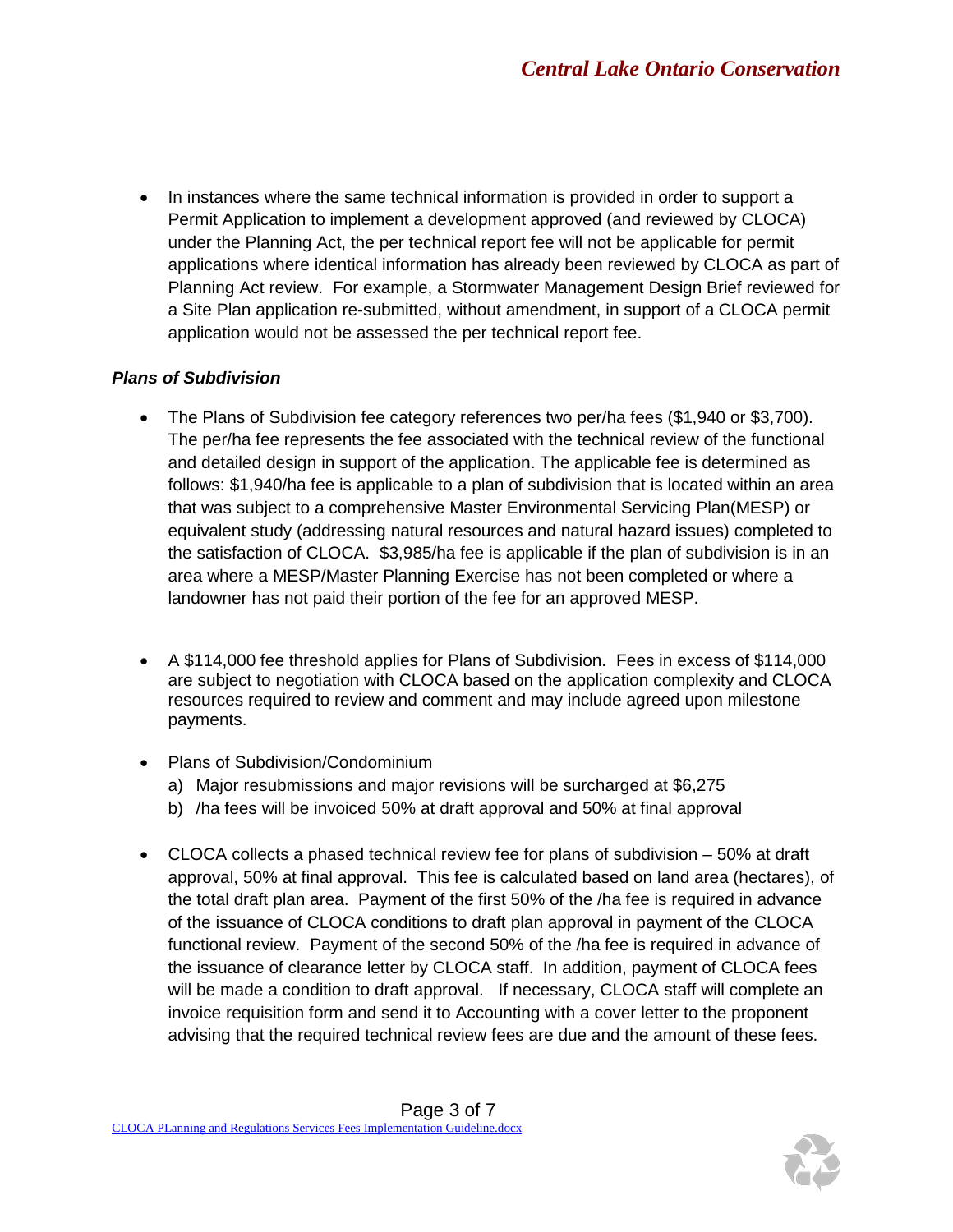- Clearance letter fees are required as part of a request for clearance of conditions. A \$3,425 fee applies for the first clearance letter request for a draft plan. Subsequent requests for the same draft plan (i.e. additional phases) are subject to a \$1,715 fee.
- Any uncollected fees or any change in land area which results in a change to the fees shall be resolved prior to final approval.

# *Condominium Plans*

• There are two fees applicable to condominium applications (applications comparable to site plans and comparable to subdivision applications). Comparable to site plan applications refers to applications on smaller lots with a single multi-storey building. Comparable to subdivision refers to applications that involve multiple units or dwellings (e.g. townhouse condo's).

### *Master Environmental Servicing Plans*

- A \$114,000 fee threshold applies for Master Environmental Servicing Plans, Subwatershed Plans or equivalent reviews. Fees in excess of \$114,000 for these reviews are subject to negotiation with CLOCA based on the application complexity and CLOCA resources required to review and comment and may include agreed upon milestone payments.
- A Terms of Reference for the MESP work tasks must be prepared and agreed to by all parties – the municipality, CLOCA and the proponent. Non-participating landowners will be required to pay their share at the time a development application is received.

MESP milestone payment structure:

- 1. Preliminary Initiation (at Project start-up) Base Fee applies (Scoping of MESP/Terms of Reference Initiation)
- 2. Terms of Reference completion/MESP Initiation 50% payable (Includes existing conditions report/field work First MESP Submission/Review)
- 3. Prior to First Submission Comments 20% payable
- 4. Prior to issuance of final MESP approval by CLOCA 30% payable

# *Transition*

• New fees generally apply to applications received commencing after the effective date of the fee schedules: January 1, 2020. Some applications subject to a technical review fee have multiple stages of collection, such as plans of subdivision or site plans. In these cases, CLOCA will bill outstanding fees based on the current applicable fee. For example, a site plan application received prior to January 1, 2020 will pay the initial fee

Page 4 of 7

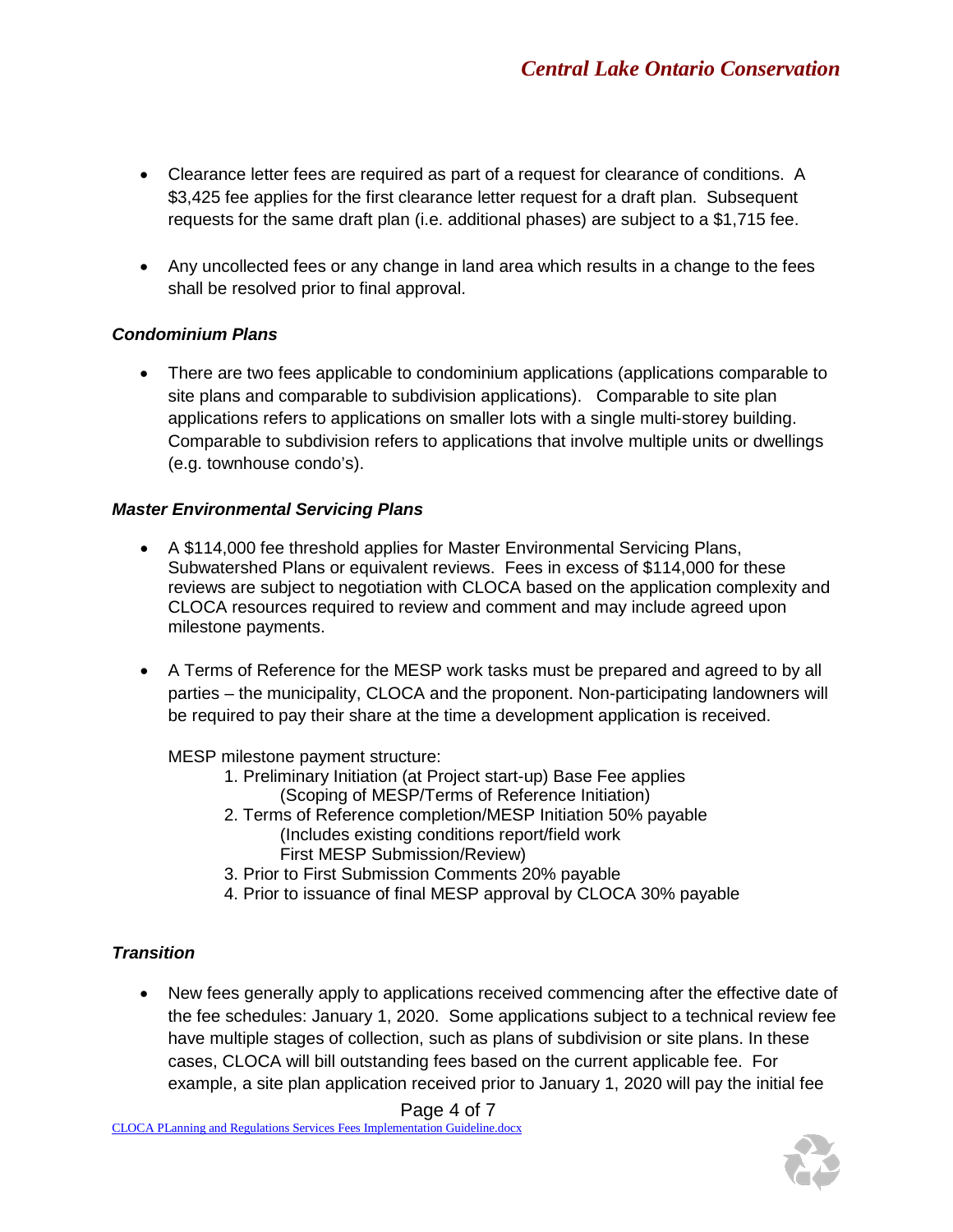of \$1,890 in effect prior to January 1, 2020. Technical report submissions made after January 1, 2020 will be assessed the current \$3,125 fee (not the previous \$3,050 fee).

# *Reconsideration of Fees*

- An applicant may request the reconsideration of a fee and request a modification to the assessed fee. Any request will be heard by the Director of Planning and Regulation and subsequently, if necessary, the Chief Administrative Officer. If still not satisfied, the request may be heard by the Board of Directors. The consideration for modifying a fee will be based largely on the following:
	- scope of work required to administer and review the application and supporting technical reports; and
	- if the municipality has modified their application fee.

# **Examples of Applicable Permit Fees**

### **Minor Permit A (\$150)** — Activity should:

- Be considered very low risk of impact related to natural hazard or natural feature;
- Not require technical letter/plans/reports; and
- Be located outside of hazard/wetland/watercourse Examples include:
	- New dwelling or addition to dwelling/structure;
	- Decks and pools
	- Ancillary structures
	- Septic tank installation or maintenance

### **Minor Permit B (\$460)** – Activity should:

- Be considered very low risk of impact related to natural hazard or natural feature;
- Not require technical letter/plans/reports; and
- Be located outside of hazard/wetland/watercourse Examples include:
	- New dwelling or addition to dwelling/structure
	- Dwelling/structure 30—120 from a wetland
	- Minor grading
	- less than 30 tandems of fill or 500metres cubed (one time placement)
	- off line pond construction/ maintenance (offline ponds only & not including SWM ponds)

# Page 5 of 7

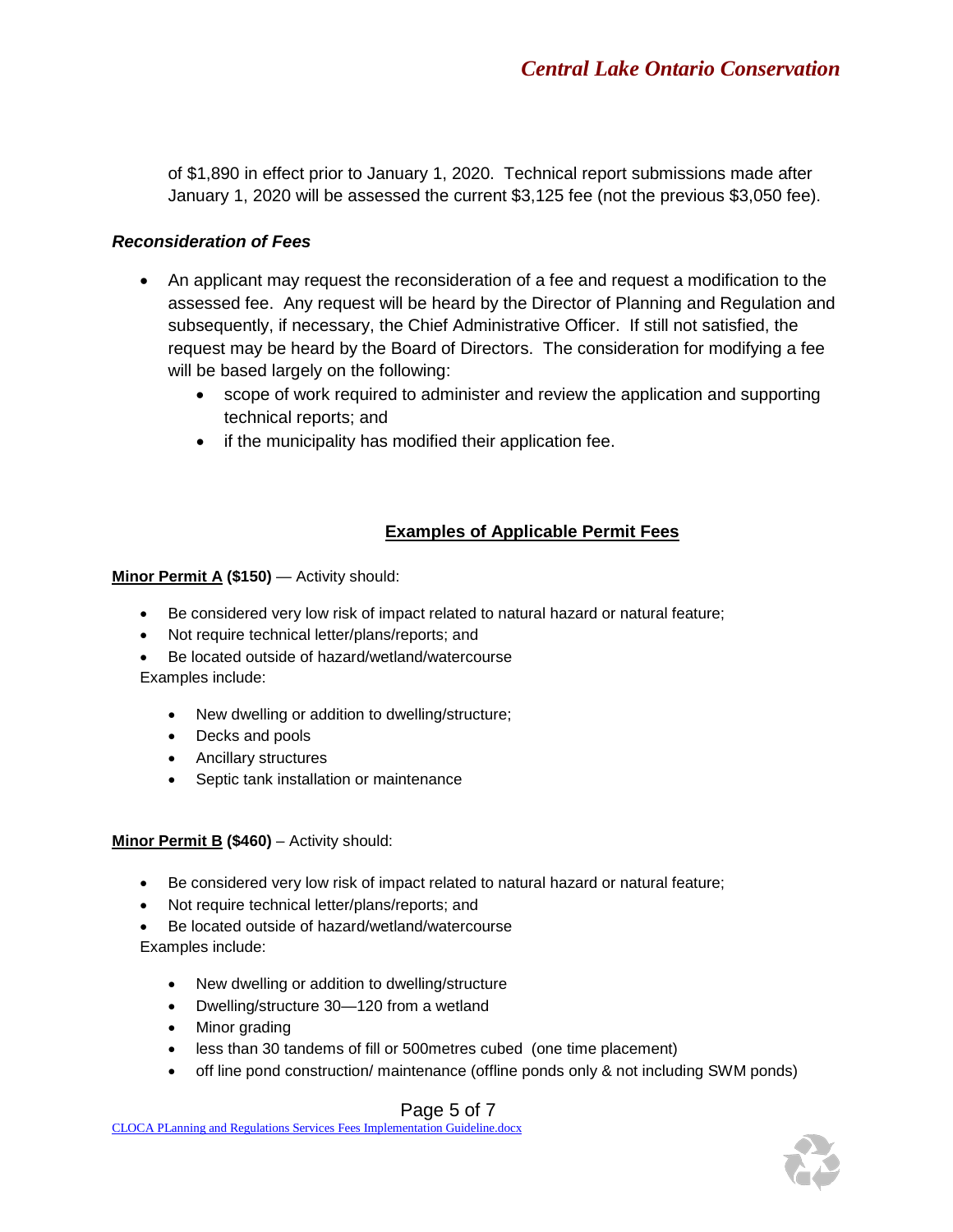### **Standard Permit C (\$1,715 + \$3,125/technical report)** — Activity should:

- Be considered a moderate risk of impact related to natural hazard or natural feature;
- Require a technical letter/professional plan/one site visit. Technical letters and plans are defined as information confirming that the proposed application conforms or is consistent with previous complete comprehensive reports or are required to address simple non-complex applications. Examples of reports, technical letters and plans include:
	- Environmental site assessment report
	- Erosion and sediment control plans
	- Grading plan
	- SWM design brief
	- Landscaping plan
	- Structural elevations and construction detail
- Moderate scale with the total site area generally under 5 hectares in size.
- Be considered major development outside of hazard/wetland/watercourse or minor development inside of hazard/wetland/watercourse.

Examples include:

- Dwelling/structure closer than 30/120m from wetland
- grading greater than 1ha (no study)
- new municipal trails
- pedestrian bridges (no in-stream work)
- dredging of harbor
- installation of municipal services
- maintenance/clean out of one SWM pond
- major road repairs

#### **Major Permit D (\$3,425 + \$3,125/technical report) —** Activity must**:**

- Be considered complex with high risk of impact related to natural hazard and/or Heritage feature
- Be considered major development within hazard or natural feature
- Require multiple site inspections/compliance monitoring visits
- Require multiple technical letters or one or more technical reports
- Larger scale applications for a total site area equal to or above 5 hectares

#### Examples include:

- Servicing works for plans of subdivision
- Wet stormwater management ponds
- New or addition to dwelling/structure within hazard
- New bridge or major bridge repairs/replacements
- new development/additions requiring a review of hazard limit with existing shoreline protection

### Page 6 of 7

CLOCA PLanning and Regulations Services Fees Implementation Guideline.docx